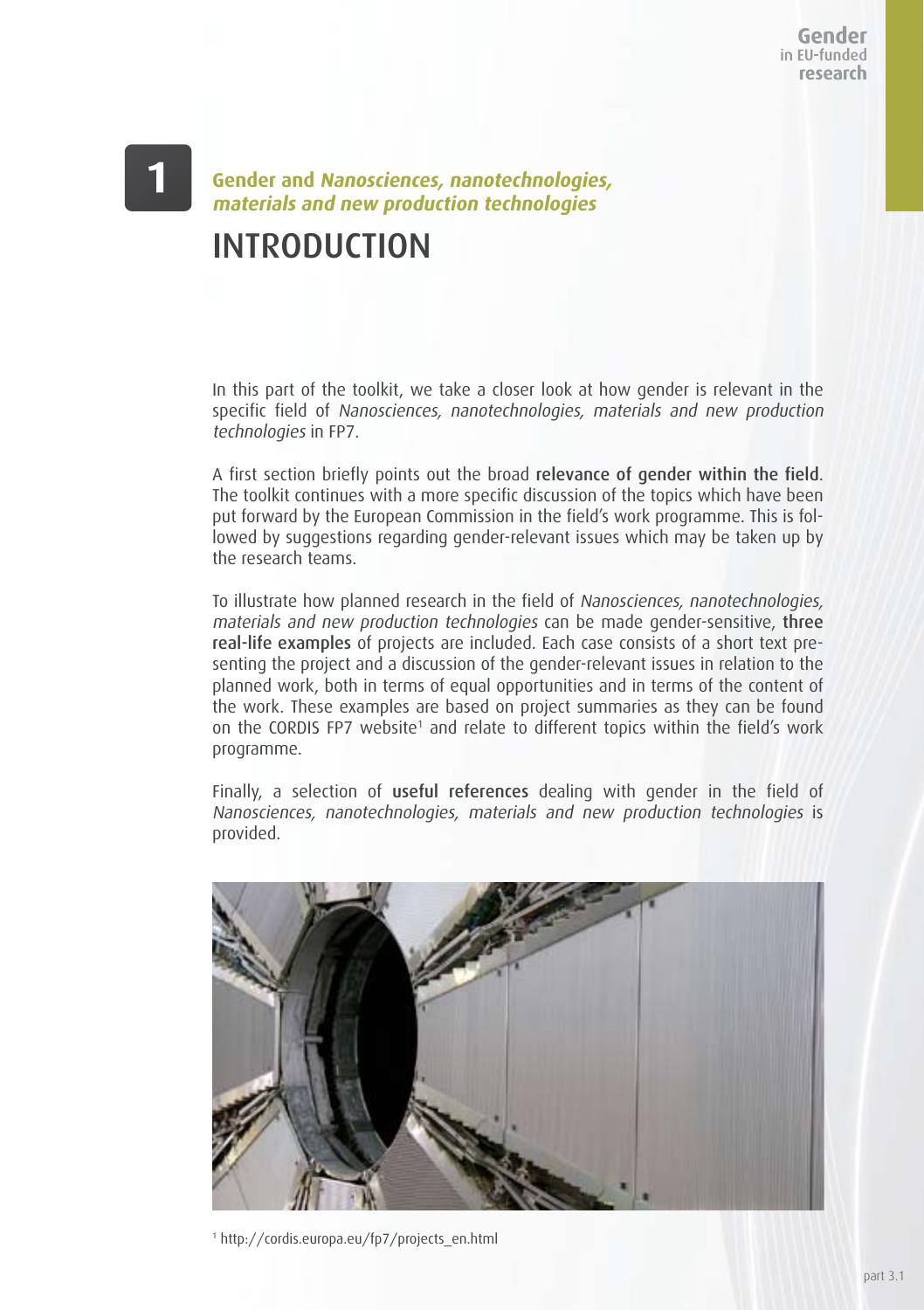# $\mathbf{2}$

**Gender and Nanosciences, nanotechnologies, materials and new production technologies**

# GENDER AND THE NANOSCIENCES, NANOTECHNOLOGIES, MATERIALS AND NEW PRODUCTION TECHNOLOGIES RESEARCH FIELD

## **FP7 Nanosciences, nanotechnologies, materials and new production technologies objective**

The core objective of the 'Nanosciences, nanotechnologies, materials and new production technologies' theme is to improve the competitiveness of European industry and generate the knowledge needed to transform it from a resource-intensive to a knowledge-intensive industry.

NMP research also aims to strengthen the competitiveness of European industry by generating 'step changes' in a wide range of sectors and implementing decisive knowledge for new applications between different technologies and disciplines.

Funding the NMP research theme will benefit new, high-tech industries and highervalue, knowledge-based traditional industries, with a special focus on the appropriate dissemination of research results to SMEs.

### **How is gender relevant to this field?**

The purpose of the NMP programme is to do research that fosters European competitiveness by creating products and technology applications that can satisfy a wide diversity of needs that citizens have, in their roles as producers, consumers, workers, or simply individuals. These needs include safety, comfort, health care, housing, mobility and satisfactory environmental quality.

We therefore need to keep an open mind, both as to the interests different people have, and to a wide spectrum of disciplines which include both natural and social sciences. One very powerful idea, for instance, is that of product customisation, which means paying more attention to the specific needs of each individual user. These individuals are not necessarily average white males, but can be women, children or people with disabilities, and can have all sorts of ethnic and genetic make-ups, cultural and social backgrounds, etc. They all still have the right to see their specific needs addressed.

The main difficulty seems to get the right message across, both to researchers and to Commission staff, by using the open definition of gender relevance.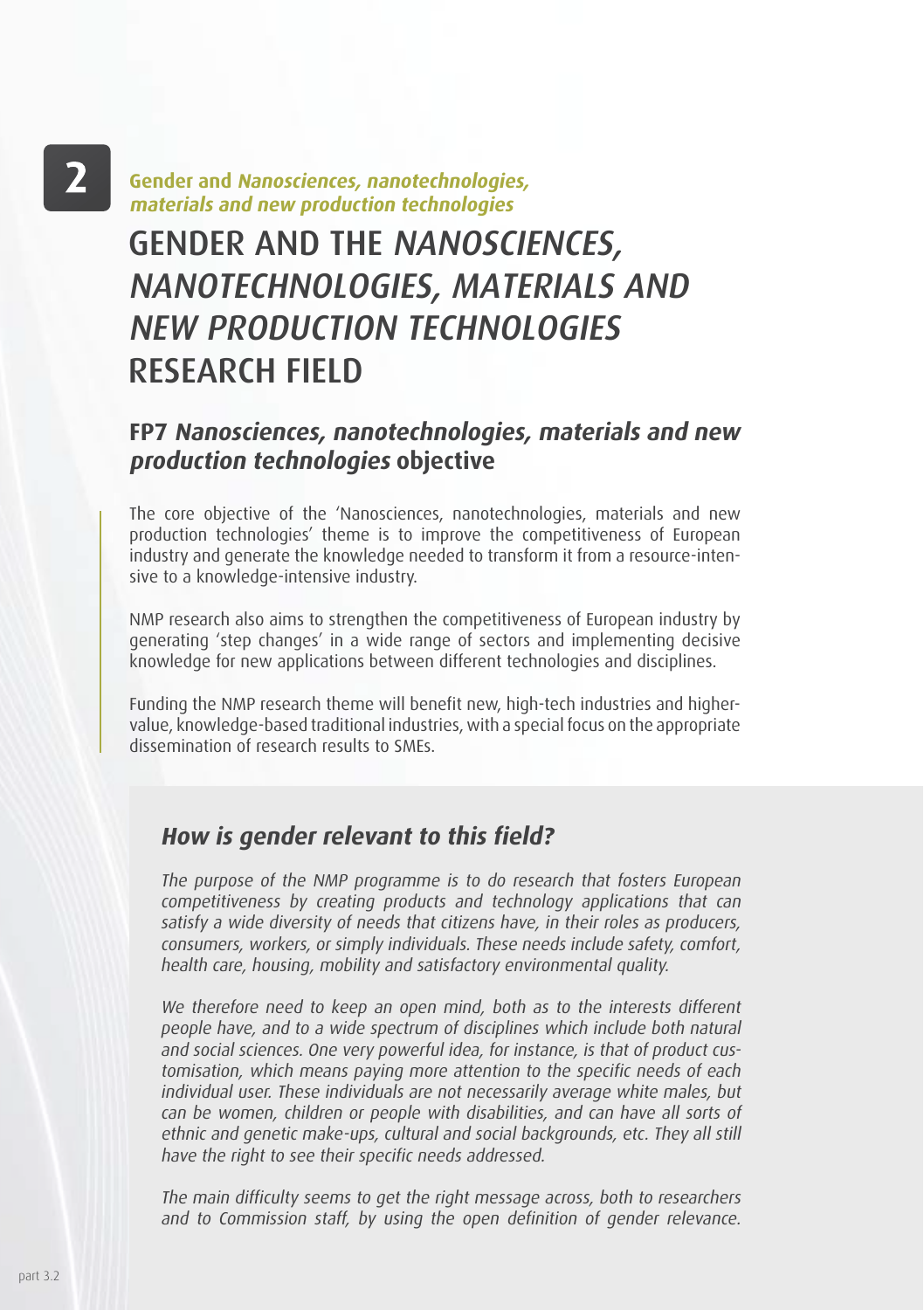This is not limited to strictly biological differences and discrimination at work, but takes social, cultural and biological diversity into account. It thus encompasses many more factors, thereby improving the quality of the technologies and of the product.

Nanotechnology is a subject of public debate. In order to foster dialogue in society, people must be informed about the advantages as well as the risks for health and environment with regard to diverse needs. Gender differences mean that communication and information must be formulated in a gender-sensitive way. Adequate dissemination of results helps to avoid gender-biased research policies.

## **Nanosciences, nanotechnologies, materials and new production technologies work programme**

Emphasis will be given to the following activities:

- Nanosciences and nanotechnologies studying phenomena and manipulation of matter at the nanoscale and developing nanotechnologies leading to the manufacturing of new products and services.
- Materials using the knowledge of nanotechnologies and biotechnologies for new products and processes.
- New production creating conditions for continuous innovation and for developing generic production 'assets' (technologies, organisation and production facilities as well as human resources), while meeting safety and environmental requirements.
- Integration of technologies for industrial applications focusing on new technologies, materials and applications to address the needs identified by the different European Technology Platforms.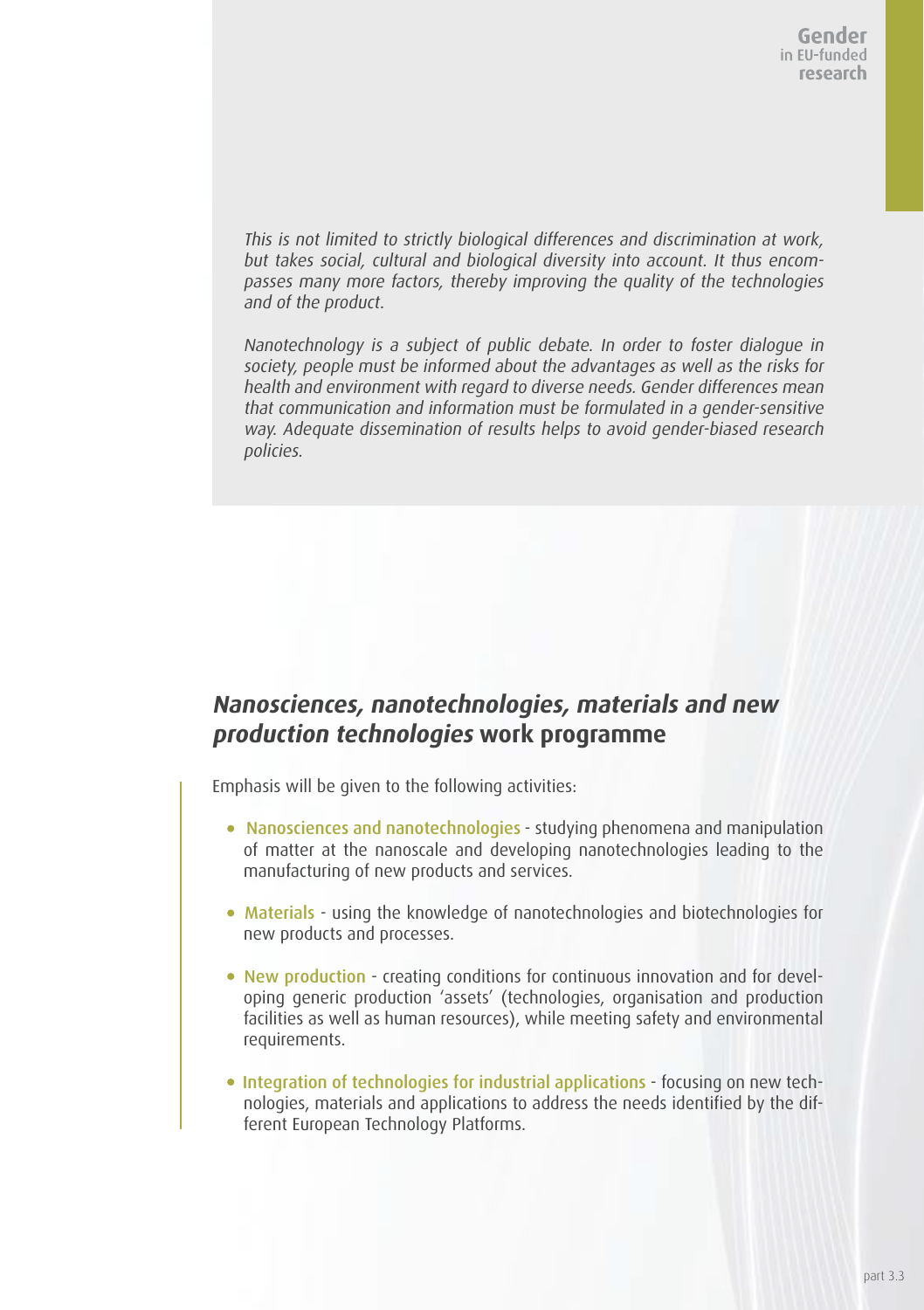## **How is gender relevant to these topics?**

In general, research results which focus on gender aspects in the field of nanosciences and nanotechnologies are rare. One reason for this may be that in many applications nanotechnologies can be regarded as cross-cutting technologies. So gender aspects in applied nanosciences and nanotechnologies intersect with other research fields such as healthcare, food, agriculture and biotechnology as well as energy, information and communication. Also research on new production technologies focuses on a wide range of industrial sectors.<sup>2</sup>

In dealing with nanomaterials, it is the fields of health and environment that are mainly concerned. The possible toxicity of nanoparticles concerns women and men in different ways:

- Women and men are affected differently by the environment owing to their social and biological conditions;
- Women and men show different behaviour with regard to dealing with environmental problems and solutions;
- Gender-dependent user behaviour and circumstances of life may cause differences in material exposure.

Implementing new technologies should adopt the gender approach at a very early state of research in order to include a wide cross-section of society in discussion about acceptance and benefits. In order to increase female empowerment in research and technologies, energetic efforts must be made to encourage more women at all levels of scientific research.

<sup>2</sup> Caprile, M., Sánchez, B., Vallès, N., Gómez, A., Potrony, J., Sixto, E., et al. (2008), Synthesis Report: Aeronautics and Space - Nanotechnologies and nanosciences - Sustainable Energy Systems - Euratom - Sustainable Surface Transport. European Commission.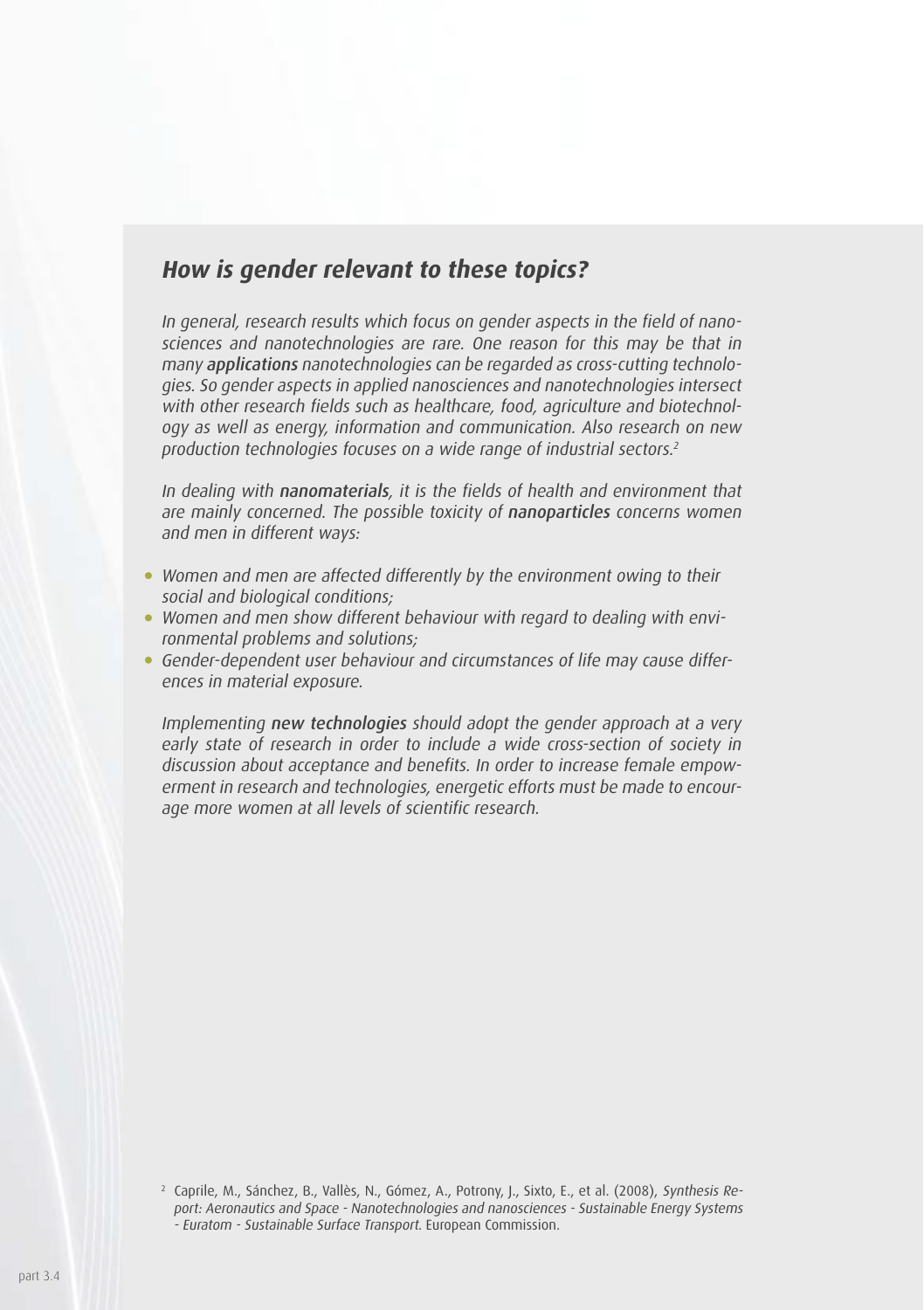Gender in EU-funded research

## THREE EXAMPLES **Gender and Nanosciences, nanotechnologies, materials and new production technologies**

## Case 1 Personalised skin care

### Project outline

Recent years have seen an increasing interest in 'personalised health care', based on personalised diagnoses and treatments, especially concerning the biocompatibility of drugs. This evolution has been accompanied by the development of innovative technologies capable of identifying specific biomarkers.

Existing research shows that subjects diagnosed with the same skin syndrome respond differently to given treatments. As a result of the understanding of high skin type variation among the population, the possibilities of 'personalised skin care' are considered. The underlying idea is that each person should be treated based on his own "epidermal personality", defined by his unique and specific set of skin features, characteristics and conditions.

Recent molecular studies have provided evidence that specific biomarkers can be identified as molecular signatures associated with a certain skin syndrome. Characterising these molecular biomarkers per person should lead to a better diagnosis along with the selection and preparation of more effective treatments. The project aims to develop and implement such personalised skin therapy and will thus revolutionise skin treatment: for every individual client, the dermatologist will be able to identify the molecular-based skin specification, following which he can develop a unique remedy targeting the client's "one-man syndrome".

The project intends to develop and validate nano-chemical and biotechnologies to achieve an accurate matching of drugs, and drug delivery vehicles, for skin diseases and sub-pathogenic skin conditions in their individual context. Individual data on patients' histories, diagnoses and therapeutics will be considered for the development of a fully personalised skin treatment.

The project will design a novel generation of pharmaceutical products, as well as a system of consumer service personalised to fit each individual customer's needs. The development of personalised skin therapy protocols requires achieving an accurate diagnosis of skin condition and an extensive analysis of biological markers. Non-invasive methods as well as minimally invasive skin sampling will support the establishment of a range of biological profiles corresponding to skin diseases and skin sub-pathogenic conditions. Statistical processing of these data will allow biomarker patterns specifically associated with given clinical conditions to be defined.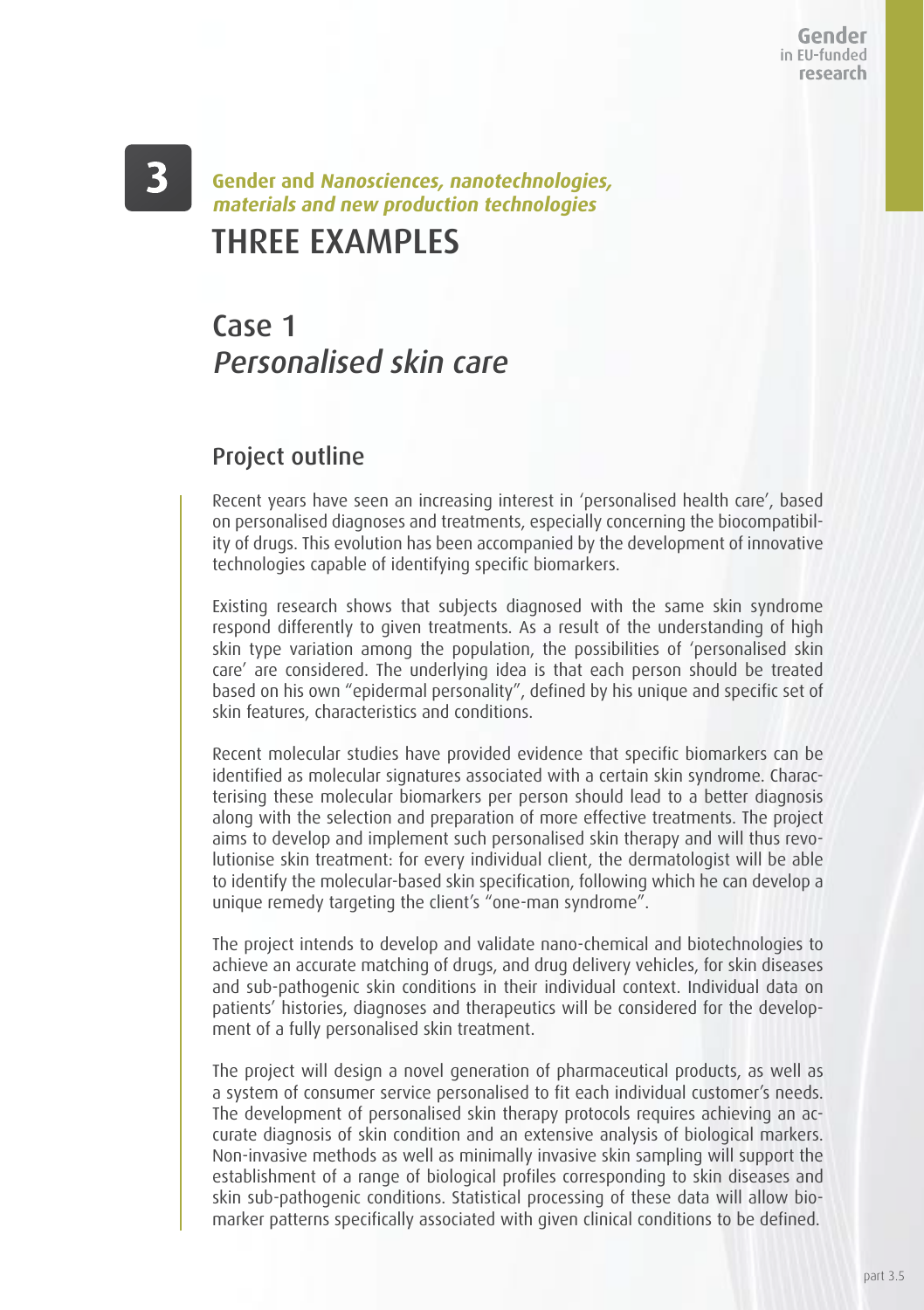A bio-informatics data mining protocol will be elaborated, together with multifunctional biomarker analysis software, to build a refined, personalised diagnosis method. Finally, the computer data analysis will yield a decision support system (DSS) to assist dermatologists, pharmacists and clients in the prescription of personalised treatment. This concept will be evaluated by a pilot study for a few selected skin diseases like psoriasis, contact dermatitis, and UV skin photo-aging. The pilot will also address customers' expectations regarding the marketing of the final product in terms of time of delivery, quantity, odour, package design and decoration. This stage will be accompanied by the development of personalised services and marketing strategies. The entire concept will be validated on volunteers with skin diseases and compared with conventional treatments and services.

The project consortium consists of 15 organisations and is based on a partnership between SMEs and research institutions.



### Identification of relevant gender issues

### Equal opportunities for women and men in research

It is important to ensure an acceptable gender balance in the project consortium and team, both overall and within each partner organisation. As women tend to be under-represented in biomedicine, it is likely they are under-represented in the consortium partners' organisations too. The project can offer an opportunity to question and address the reasons and mechanisms underpinning this under-representation.

#### Gender in research content

Both the concepts of sex and of gender are relevant to the planned work and the conceptual distinction between both is necessary, especially for disciplines like biomedicine and health sciences<sup>3</sup>

3

Klinge and Bosch (2005), Transforming Research Methodologies in EU Life Sciences and Biomedicine. Gender-Sensitive ways of Doing Research. State of the Art. EIWS 12(3): 377-395.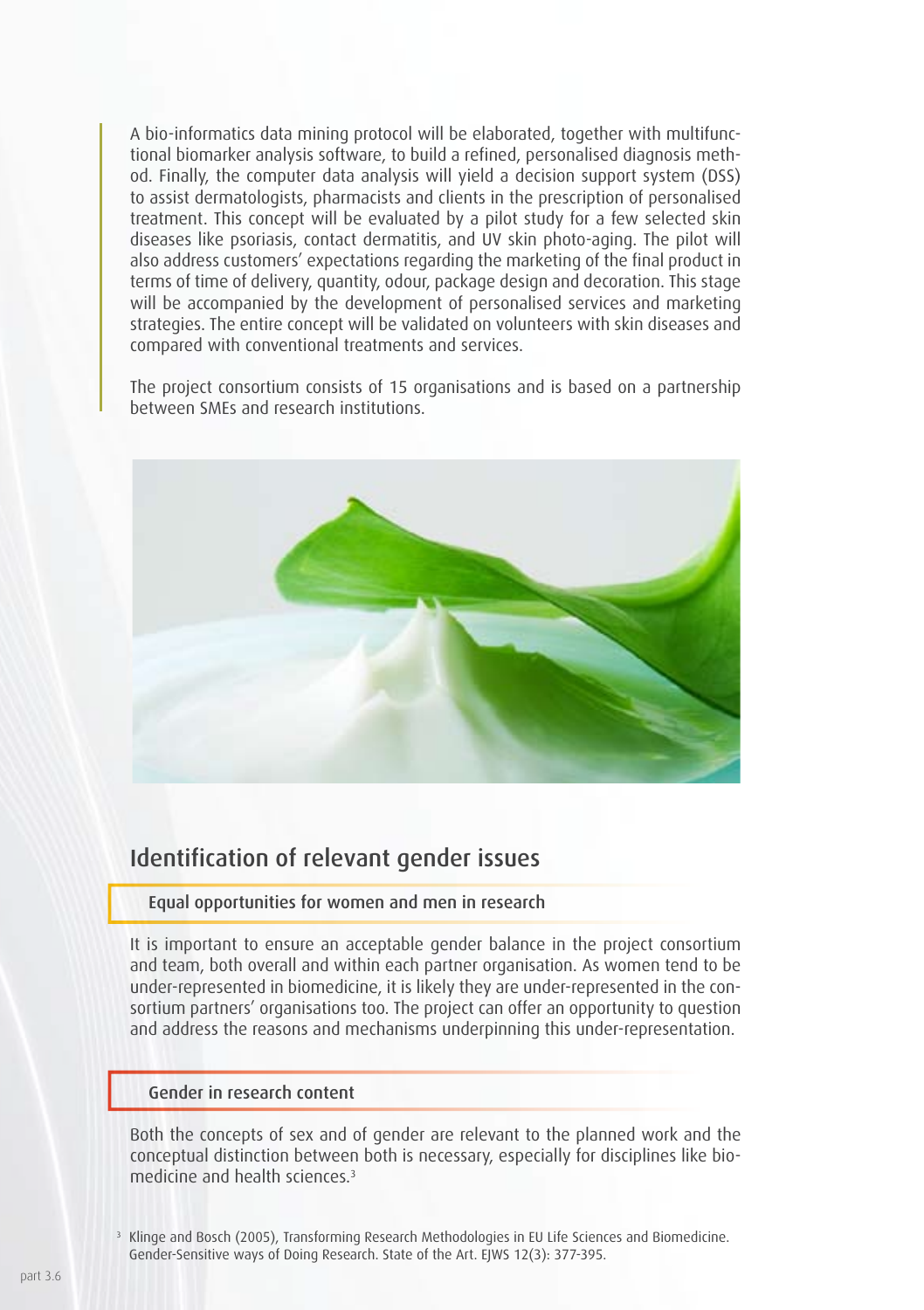Sex, as a biological variable, should be addressed because the incidence of specific skin diseases among men and women may differ, as might their manifestation (symptoms), evolution and reactions to treatments. Lack of sex recognition during the research may lead to inequalities in the effectiveness of treatment, which would ultimately lead to unequal health outcomes for men and women and a poorer impact for the project. It is thus important that the samples of patients involved in the research have an adequate male-female balance, so that statistically relevant conclusions can be drawn for both sexes. Logically, all analyses will have to take the sex variable into account, so that significant differences can be identified. In the dissemination phase, relevant differences supported by disaggregated data should be reported.

The project outline notes that a pilot study will be run for a few selected skin diseases. To avoid a gender bias, these diseases will have to be selected gendersensitively (i.e. taking into account possible differences in prevalence between men and women).

Gender is also relevant to the project work in different ways:

- the prevalence of certain skin diseases might differ between the sexes owing to different behavioural patterns of men and women (e.g. total lifetime exposure to harmful solar rays),
- skin diseases might on average be diagnosed at a later stage of their evolution in men than in women owing to higher uptake of medical services by women than by men.

In the literature, a multitude of influences are described to explain the higher uptake of medical services by women, such as the level of knowledge of the disease or awareness of associated services, the perceived risk and associated level of distress, health care seeking behaviour and/or attitude (e.g. acceptance) towards medical examinations of the patient. These factors, which depend to a considerable degree on the specific diseases as well as the population, deserve to be considered as they might have direct implications for the project (for example, in the response male and female patients might have to personalised treatments).

The project will analyse 'customers' expectations' regarding the marketing of the final product. These 'customers' will be men and women, who might have different preferences. It is therefore useful to arrange for an adequate balance also in this sample of respondents, so that the final marketing decisions that will be taken appeal to the highest possible number of future customers.

Gender-neutral marketing takes care of the design of packaging. This may already be important in the evaluation phase.

Finally, it is worth noting that the language used in the outline is not gender-neutral: both the person to be treated and the dermatologist are referred to as if they were male, by using the terms 'he' and 'his'. Also the phrasing "one-man syndrome" suggests that the possibility of women suffering from skin diseases may be ignored. The use of a gender-neutral formulation (s/he, his/her, etc.) will show the project's sensitivity to gender issues, thereby indicating its willingness to involve the population of stakeholders in its entirety.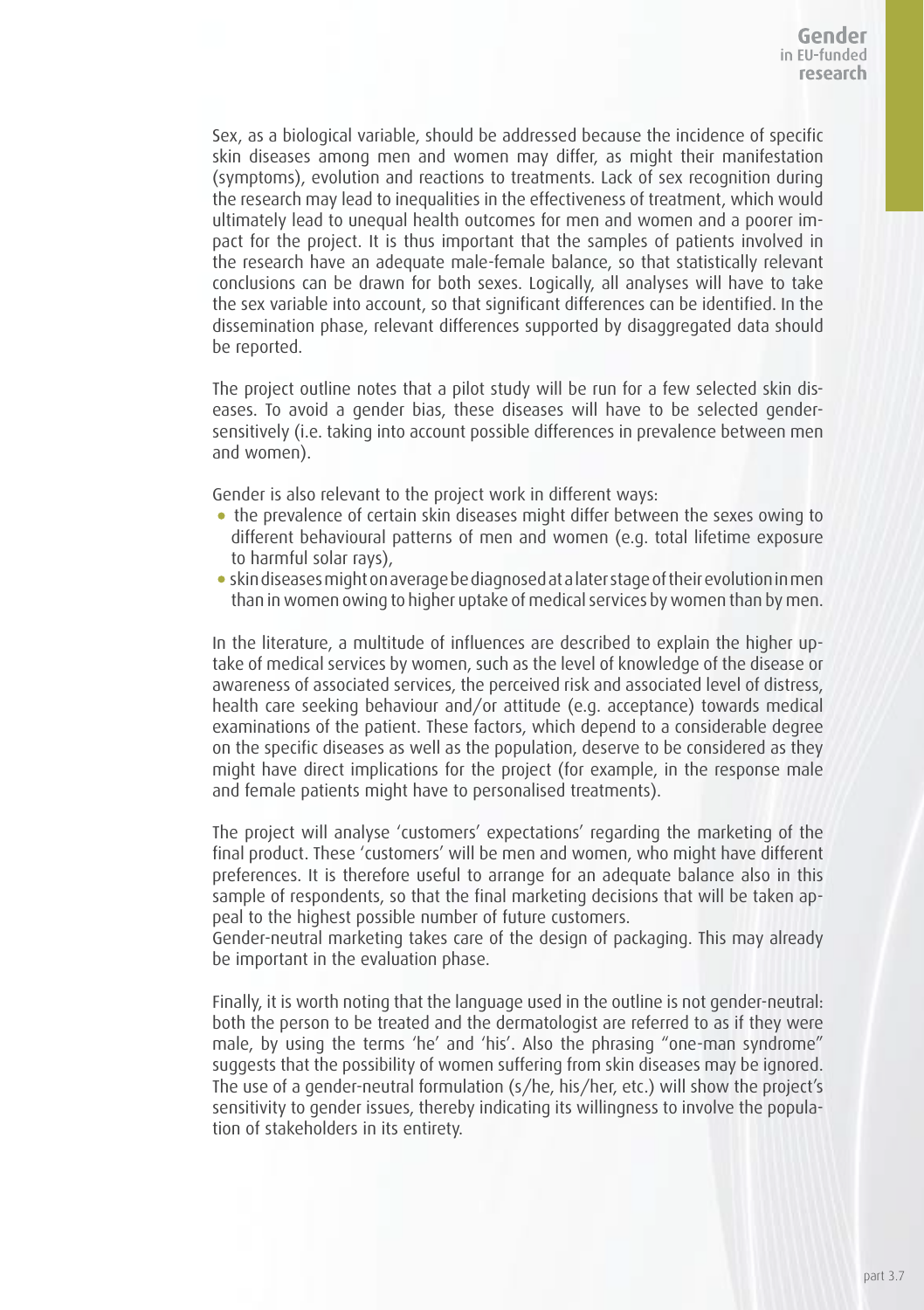## Case 2 Medical imaging

## Project outline

The project will develop an innovative medical imaging technology, based on magnetic nanoparticles combined with submicronic bubbles and dye.

The objective of the project consists in developing tailored biocompatible magnetooptical nanosystems based on magnetic iron oxide nanoparticles. The project will comprise the elaboration of the nanosystems and the characterisation of their structural, optical and magnetic properties. In vitro and in vivo tests will be carried out to test their biocompatibility.

The combination of magnetic and optical properties will be achieved through hybrid nanoparticles made of a magnetic iron oxide core on which an organic layer (dye) will be grafted through a dendrimer molecule and a phosphate entity. This grafting strategy will be extended to bubbles to which magnetic nanoparticles will be attached. The grafting sites will be controlled in order to design new geometries and architectures from rings up to submicronic magnetic spheres. Magnetic nanoparticles with monodisperse size between 2 and 100 nm will be elaborated in order to increase the possibility range of achieved properties.

The opto-magnetic nanoparticles will be tested in a medical application and a dedicated magneto-optical probe will be fabricated. Current methods for labelling the lymph node system use a dye (vital blue) or radionuclide injection detected through optical or gamma probes, respectively, or a combination of both types of markers.

Combining optical and magnetic labelling into a single biocompatible nanosystem will provide higher spatial resolution than presently, and will avoid using ionising radiation, thus improving patient safety and medical effectiveness. Stabilised submicronic bubbles labelled with the optical-magnetic nanoparticles will play the role of a contrast agent currently used in ultrasound imaging and will facilitate the uptake of the iron nanoparticle, therefore improving node imaging.

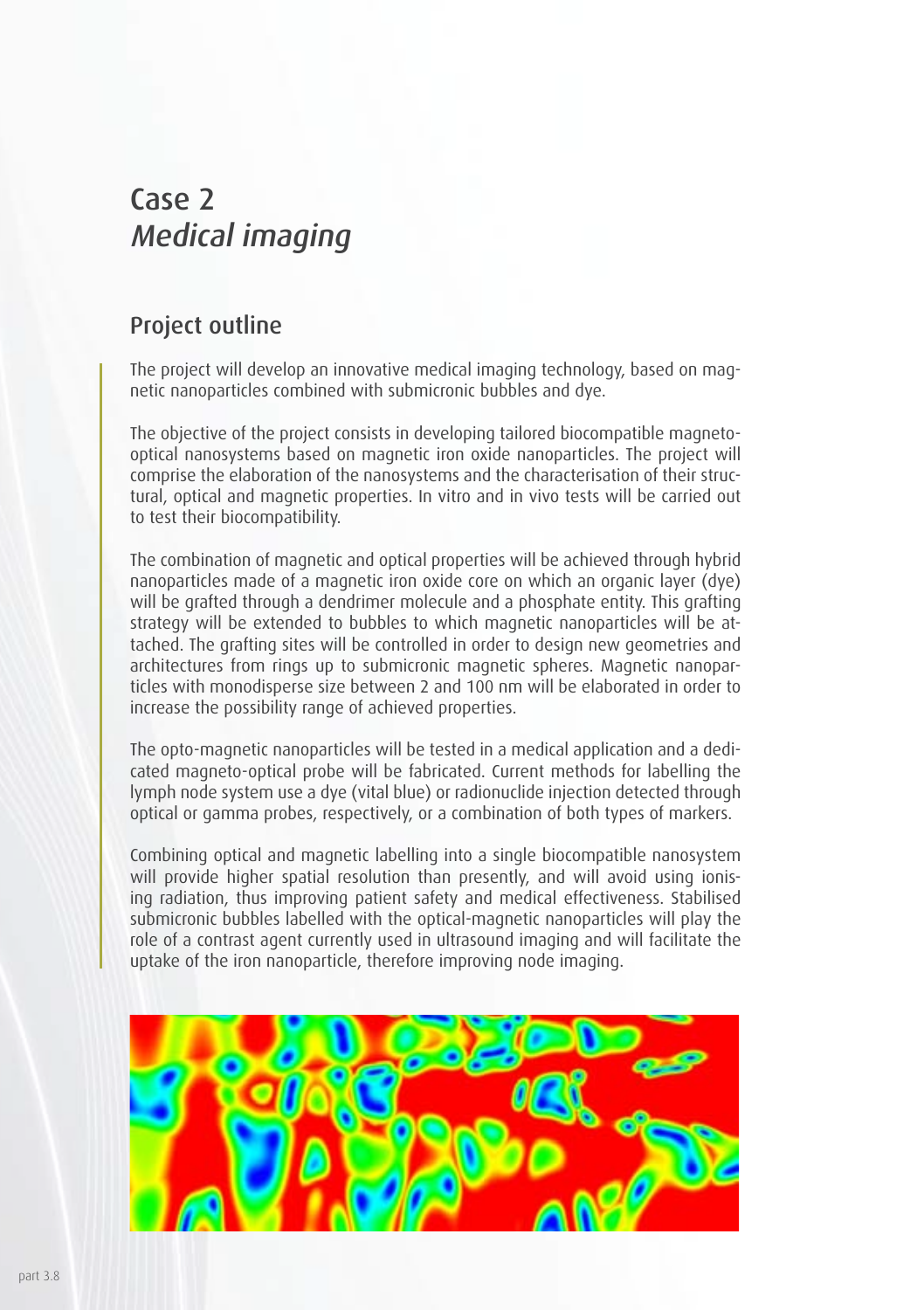## Identification of relevant gender issues

#### Equal opportunities for women and men in research

As women tend to be under-represented in the nanosciences and nanotechnologies, it is likely they are under-represented in the consortium partners' organisations too. The project can offer an opportunity to question and address the reasons and mechanisms underpinning this under-representation.

### Gender in research content

The sex variable is especially relevant to the planned work, because male and female bodies might react differently to the substance that will be developed. The biocompatibililty of the solution, and thus its effectiveness, might be different for men and women. For instance handling iron oxide nanoparticles may cause health risks whose relevance can be sex-dependent.

It is important that the samples of patients who will be involved in the research have an adequate male-female balance, so that statistically relevant conclusions can be drawn for both sexes. Logically, all analyses will have to take the sex variable into account, so that significant differences can be identified. These differences should be reported in the dissemination phase, with supporting disaggregated data.

The project will undertake in vitro and in vivo tests, which will involve ethical decisions and considerations. Ethical considerations and decisions are underpinned by moral values and norms which might differ for men and women. Furthermore, ethical decisions concern women's and men's lives and due consideration of how the decisions affect these is needed.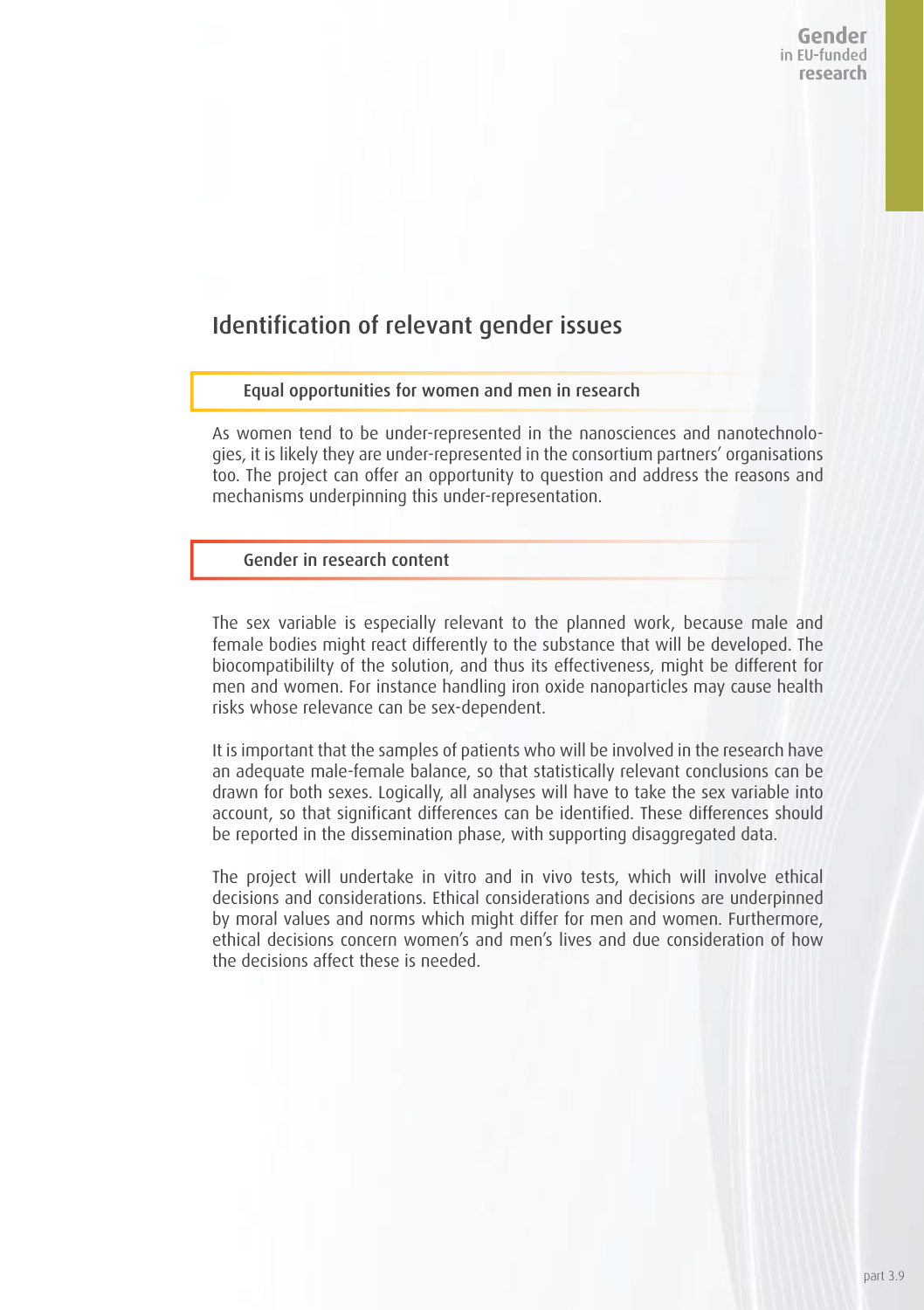## Case 3 Customised production

## Project outline

This project proposes to develop a system for the design, production and online commercialisation of customisable clothing items. It will develop and test a new production model based on decentralised networked SMEs.

This approach will not only interlink critical Mass-Customisation (MC) enabling services, it will also adapt these services to the specific needs and preferences of the target customer groups. It will enable and encourage end consumers to play an active role in designing customised items.

Garment design options will be provided in the form of 3D simulated dressed humans. Users will be able to choose a style, change texture and size and do some limited editing on the garment design. An application for users to virtually try on simulated garments will also be developed.

The selected product configuration will influence the production scenario. Central to this scenario is the concept of the Virtual Customer Advisor (VCA), which, depending on the profile of the customer, will recommend the optimum product configuration. This recommendation is based either on style preferences, functional requirements (e.g. for protective clothing or sportswear), or issues related to body morphology, physical disability or problem figures.

In the upstream part of the chain, this network will introduce the innovative organisational concept of the networked Micro-Factory (MF), directly linked to the concept of User-Centred Production Configuration. The MF concept promotes the idea of decentralised production close to retailers and consumers (giving a proximity advantage). MFs comprise networked small-sized but high-tech MC production sites, as well as sites equipped with automatic knitting machines, or even semi-automatic 3D assembly centres (single-ply cutter + sewing robots).

The knowledge-based web services will integrate style expertise, human body expertise and data, material and specific manufacturing knowledge.

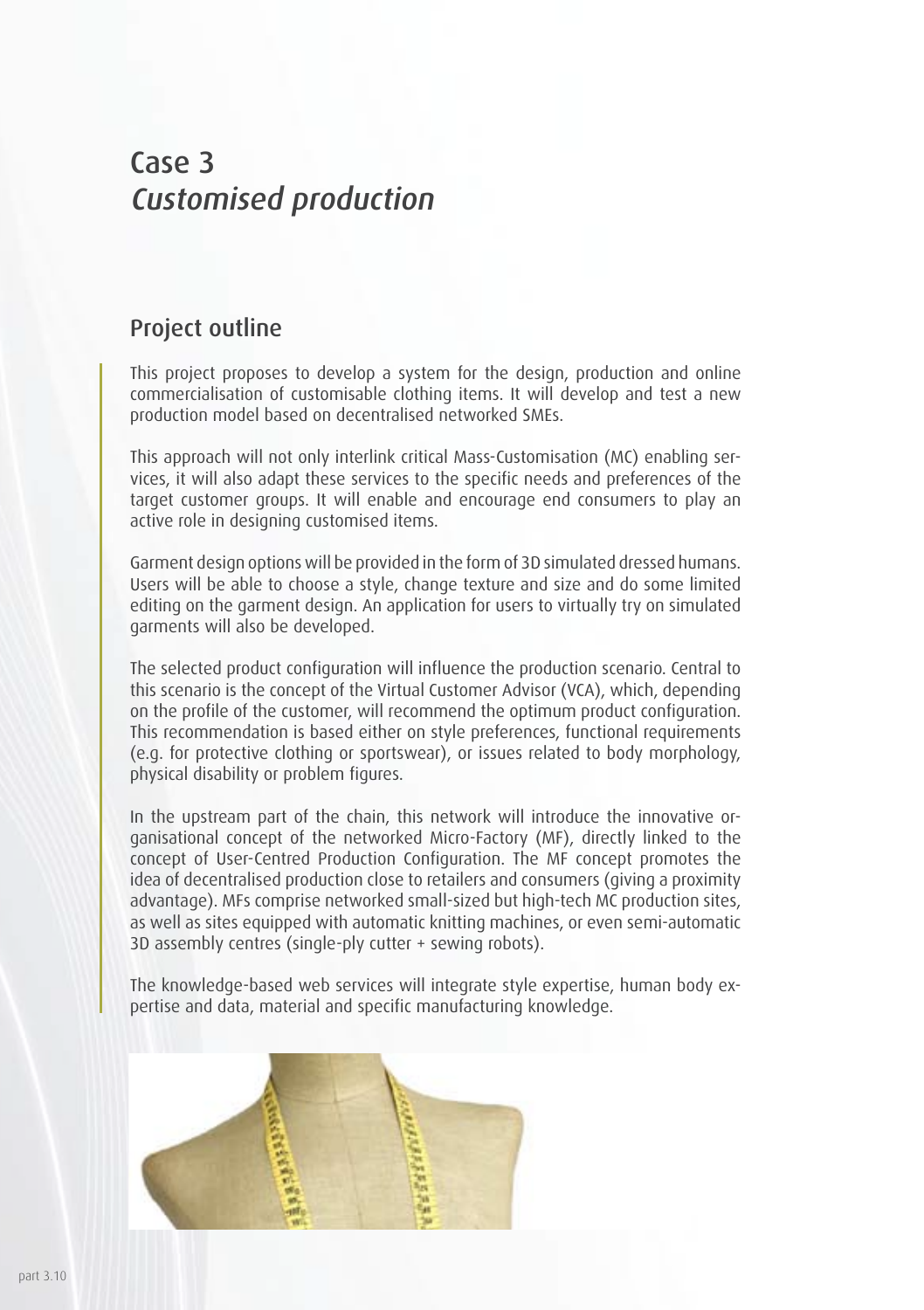## Identification of relevant gender issues

### Equal opportunities for women and men in research

SMEs are a target group that is quite difficult to reach with specific messages. The fact that the project will network a number of SMEs offers an opportunity for awareness-raising in these companies of the positive impact that diverse teams have on the quality of work. The project team leader can point out the need for a sexbalanced project team to the organisations that take part in the project.

#### Gender in research content

The outline does not specify whether the target customer groups will be both women and men or whether the service will be available to only one of the sexes.

In either case, the question can be asked whether the 3D simulated dressed humans' bodies will reflect the diversity of morphologies of the future clients who are likely to use the system – as this is precisely one of the added values of the system that are claimed. Also, it will be a challenge for the system not to build in (and thus to reproduce) gender stereotypes, notably in the styles, colours, textures, models and even in the types of garments themselves that will be offered to men and women respectively.

In summary, care should be taken that the choices that will be made available to men and to women do not reduce the future clients to the stereotypical man or woman but allow a variety of personalities to co-design the garment of their choice.